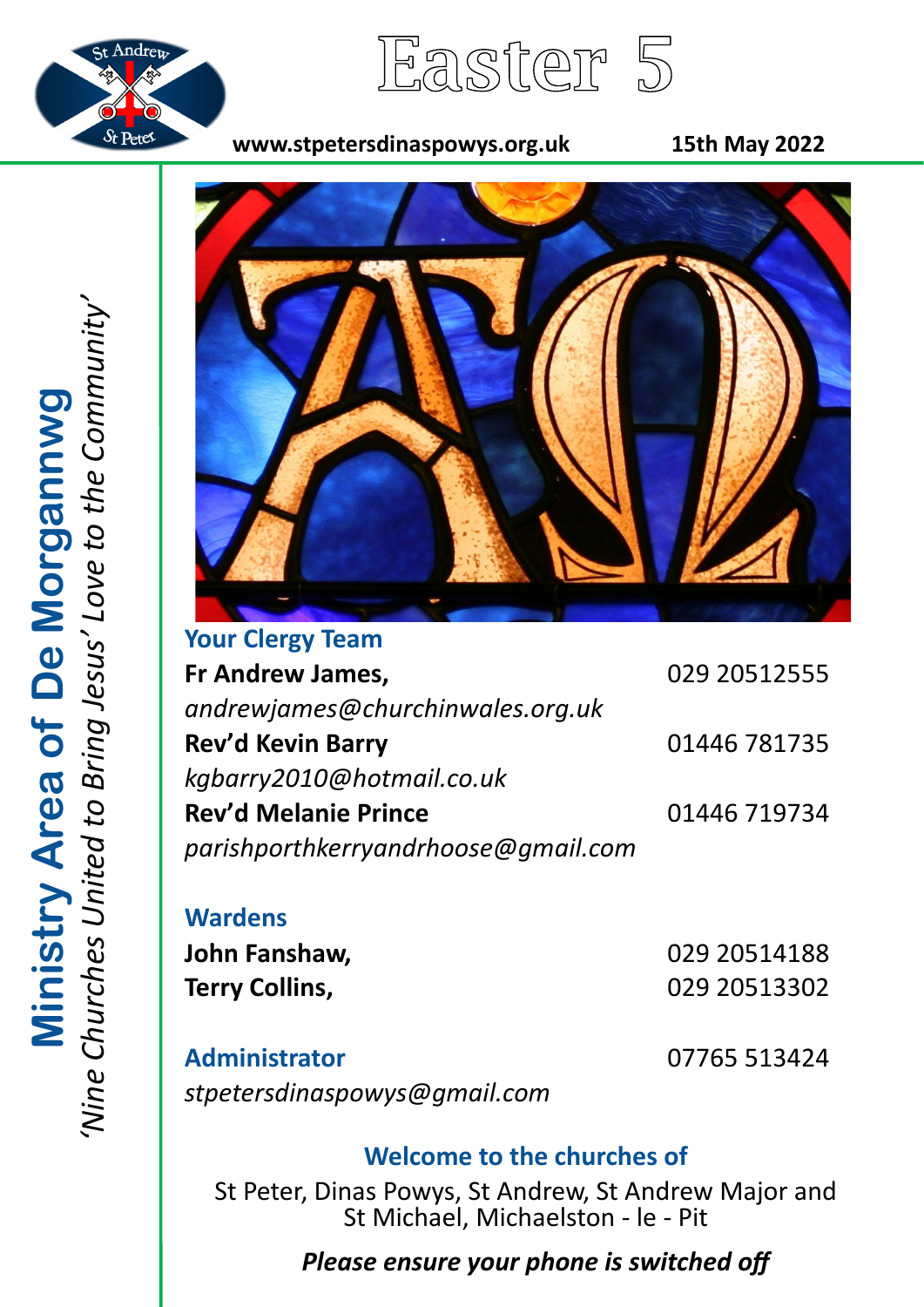#### **Collect**

Almighty God, who through your onlybegotten Son Jesus Christ have overcome death and opened to us the gate of everlasting life: grant that, as by your grace going before us you put into our minds good desires, so by your continual help we may bring them to good effect; through Jesus Christ our risen Lord, who is alive and reigns with you, in the unity of the Holy Spirit, one God, now and for ever.

#### **Amen**



#### **A reading from Acts 11. 1-18**

Now the apostles and the believers who were in Judea heard that the Gentiles had also accepted the word of God. So when Peter went up to Jerusalem, the circumcised believers criticized him,saying, 'Why did you go to uncircumcised men and eat with them?' Then Peter began to explain it to them, step by step, saying, 'I was in the city of Joppa praying, and in a trance I saw a vision. There was something like a large sheet coming down from heaven, being lowered by its four corners; and it came close to me. As I looked at it closely I saw fourfooted animals, beasts of prey, reptiles, and birds of the air. I also heard a voice saying to me, "Get up, Peter; kill and eat." But I replied, "By no means, Lord; for nothing profane or unclean has ever entered my mouth." But a second time

the voice answered from heaven, "What God has made clean, you must not call profane." This happened three times; then everything was pulled up again to heaven. At that very moment three men, sent to me from Caesarea, arrived at the house where we were. The Spirit told me to go with them and not to make a distinction between them and us. These six brothers also accompanied me, and we entered the man's house.He told us how he had seen the angel standing in his house and saying, "Send to Joppa and bring Simon, who is called Peter; he will give you a message by which you and your entire household will be saved."And as I began to speak, the Holy Spirit fell upon them just as it had upon us at the beginning. And I remembered the word of the Lord, how he had said, "John baptized with water, but you will be baptized with the Holy Spirit." If then God gave them the same gift that he gave us when we believed in the Lord Jesus Christ, who was I that I could hinder God?' When they heard this, they were silenced. And they praised God, saying, 'Then God has given even to the Gentiles the repentance that leads to life.'

*This is the word of the Lord R* **Thanks be to God**

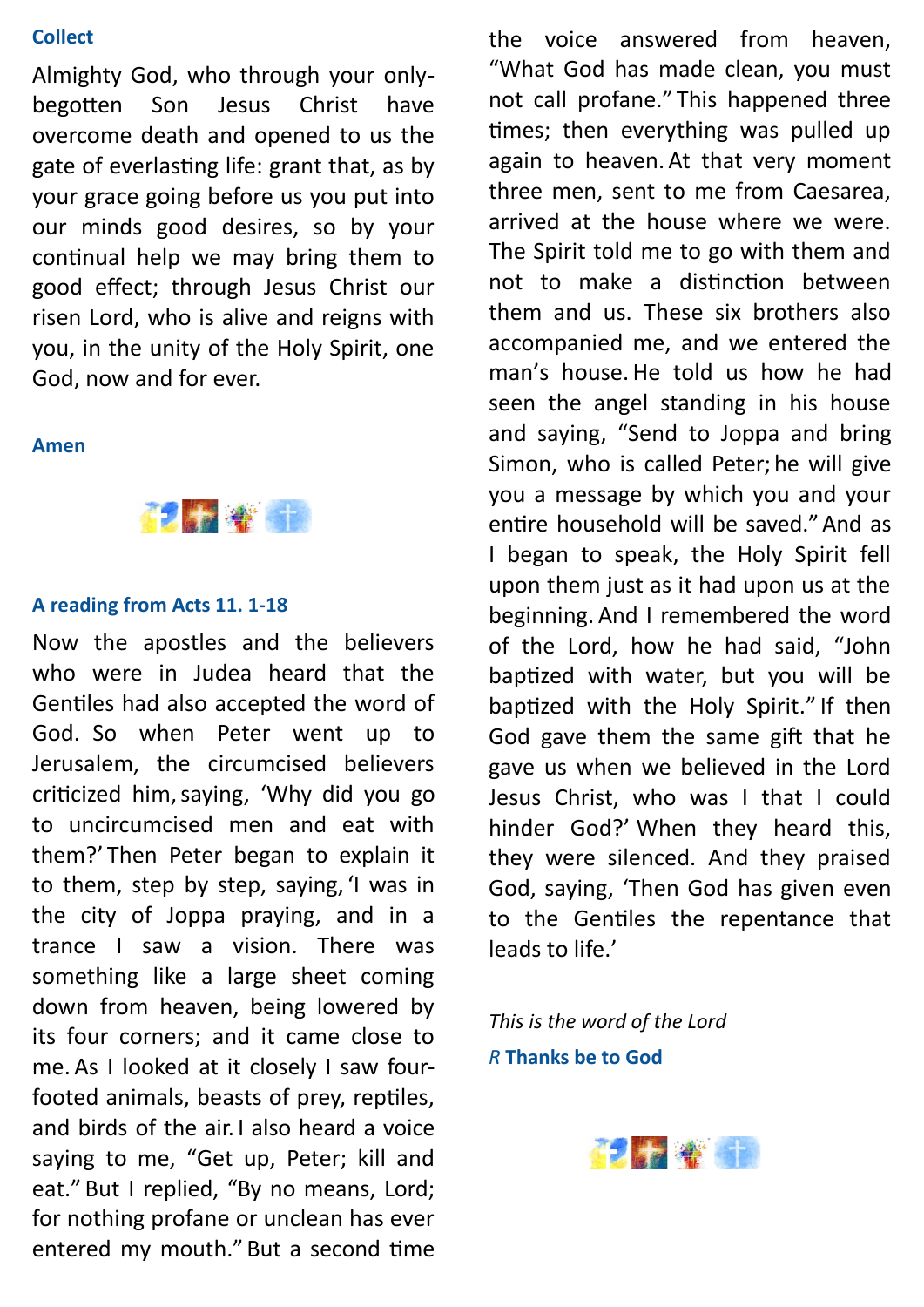#### **A reading from Revelation 21. 1-6**

Then I saw a new heaven and a new earth; for the first heaven and the first earth had passed away, and the sea was no more. And I saw the holy city, the new Jerusalem, coming down out of heaven from God, prepared as a bride adorned for her husband. And I heard a loud voice from the throne saying, 'See, the home of God is among mortals. He will dwell with them; they will be his peoples, and God himself will be with them; he will wipe every tear from their eyes. Death will be no more; mourning and crying and pain will be no more, for the first things have passed away.'

And the one who was seated on the throne said, 'See, I am making all things new.' Also he said, 'Write this, for these words are trustworthy and true.' Then he said to me, 'It is done! I am the Alpha and the Omega, the beginning and the end. To the thirsty I will give water as a gift from the spring of the water of life.

will glorify him at once. Little children, I am with you only a little longer. You will look for me; and as I said to the Jews so now I say to you, "Where I am going, you cannot come." I give you a new commandment, that you love one another. Just as I have loved you, you also should love one another. By this everyone will know that you are my disciples, if you have love for one another.'

*This is the Gospel of the Lord*

*R* **Praise be to thee O Christ**



#### **Post Communion Prayer**

Eternal God, whose Son Jesus Christ is the way, the truth, and the life: grant us to walk in his way, to rejoice in his truth, and to share his risen life; who is alive and reigns, now and for ever.

**Amen**

*This is the word of the Lord R* **Thanks be to God**



### **Listen to the Gospel of Christ according to John 13. 31-35**

#### **R Glory to you, O Lord.**

When he had gone out, Jesus said, 'Now the Son of Man has been glorified, and God has been glorified in him. If God has been glorified in him, God will also glorify him in himself and